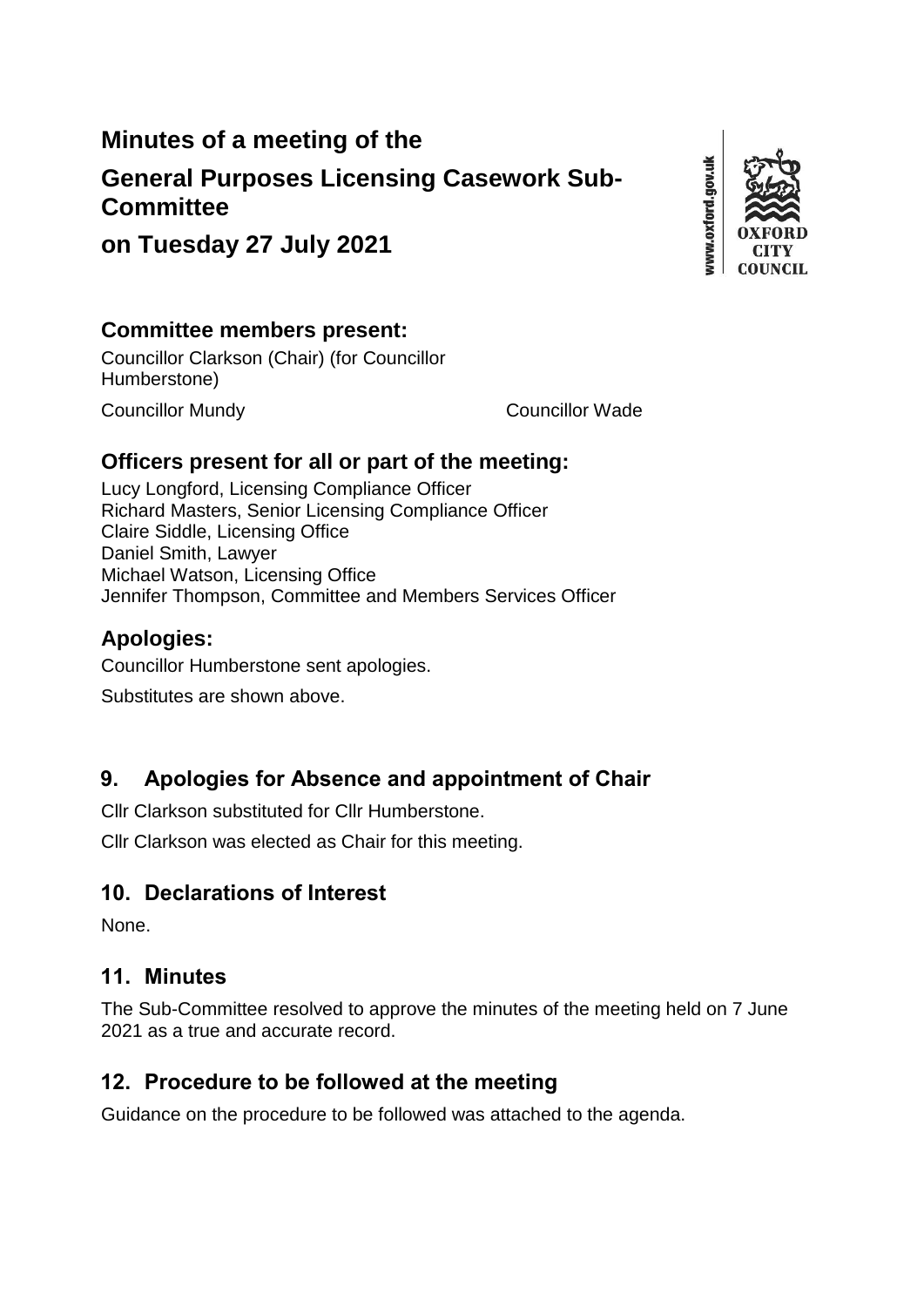## **13. Breach of Street Trading Conditions**

The Head of Regulatory Services and Community Safety had submitted a report asking the Sub-Committee to determine what action to take in relation to Street Trading Consents where the street trader has breached the conditions of their consents and the Street Trading Policy.

Mr Hall and the licensing officers joined the meeting. The Chair asked everyone to introduce themselves, and then explained the process to be followed.

The Licensing Officer introduced the report, outlining the main points in the report relating to three contraventions of the street trading consents:

- 1. Trading outside a school (breach of peripatetic consent conditions);
- 2. Trading at Pembroke Square using a vehicle not listed on the consent (breach of consent conditions);
- 3. Trading at Port Meadow (trading without a valid consent).

Full details were included in the officer's report and appendices.

The licensing officer also reported and read out an email in support of Mr Hall sent by his ward councillor Cllr Djafari-Marbini.

Mr Hall explained in his statement and in answer to questions that:

- In relation to (1) the route was covered by his sister. He had explained the consent conditions to her, but was unsure if she knew the details of the conditions. His sister had not reported receiving visits or complaints. He had been unaware of the breaches until the licensing officers had contacted him after receiving a number of complaints.
- In relation to (2) he was aware that the previous holder of a consent to trade at Port Meadow had left. Assuming that a valid consent still existed, albeit not in his name, he had decided to try trading there over the Easter weekend. He had then emailed the licensing team to obtain a formal consent but as he had not heard back he had not returned to Port Meadow.
- In relation to (3) the ice-cream van listed on the consent had broken down and he had used another of his ice-cream vans to avoid losing a day's trade.
- Trading had been very difficult over 2020 and 2021 with the reduction in trade on his routes and a loss of most of the trade for the static pitches and events.

The Licensing Officer in summing up reminded the Sub-Committee that Mr Hall had already received a formal warning from a previous Sub-Committee hearing, and reminded the Sub-Committee of the options to consider including:

- Revocation of all four street trading consents held by Mr Hall;
- Revocation of the two peripatetic street trading consents which were the subject of the complaints;
- Imposing conditions;
- Formal warning; or
- No action

With no further points to make, Mr Hall and the licensing officers left the meeting while the Sub-Committee considered their decision in private session.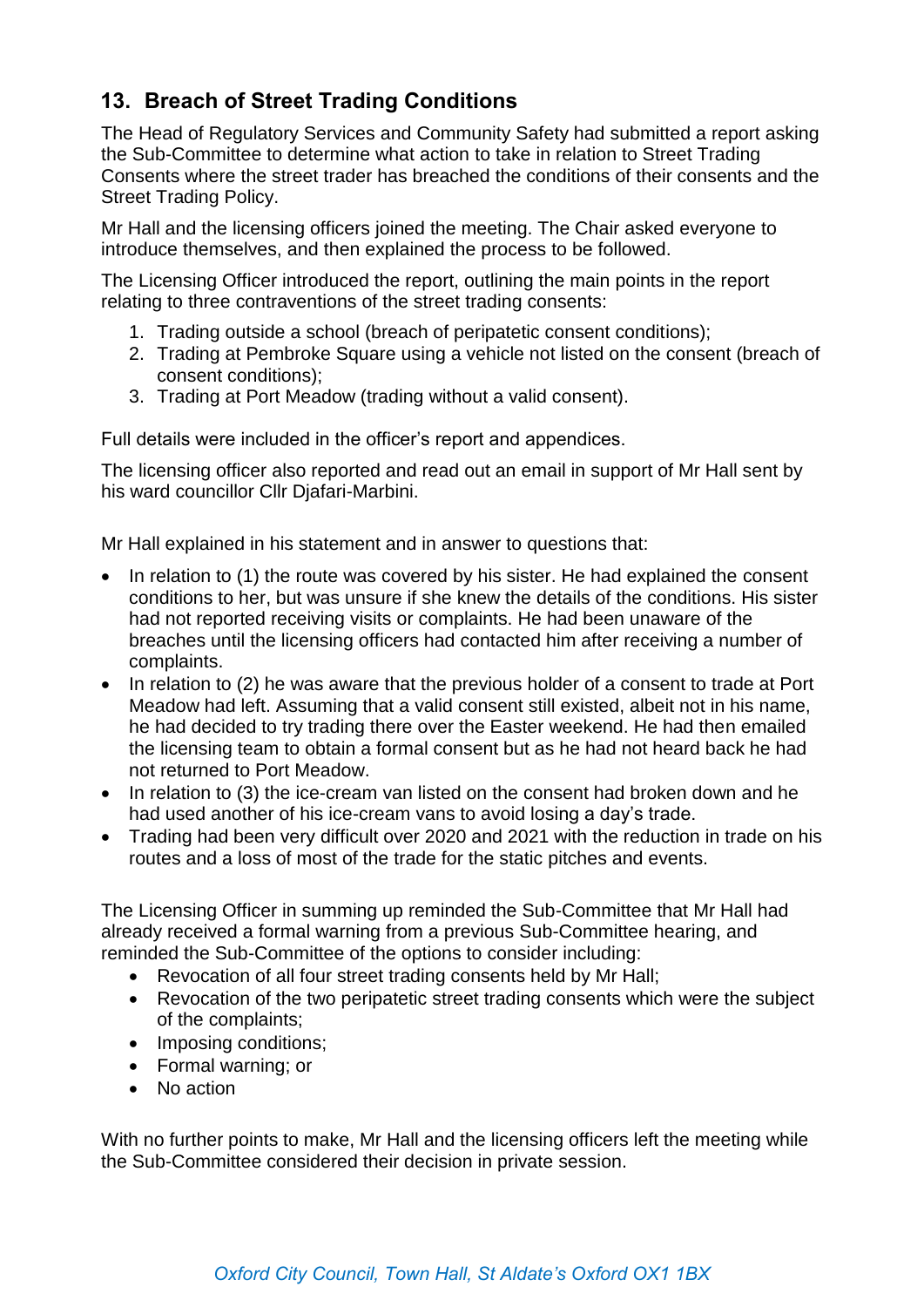The Sub-Committee in coming to their decision noted that:

- On (1), the breach of his consent conditions by trading at the school was serious and contravened the Councils' street trading policy. The licensing team had not communicated these to Mr Hall immediately. Mr Hall's explanations for the breaches were credible, although clearly these must not be repeated.
- On (3) the explanation for using a different vehicle offering the same goods was credible and accepted as a minor breach of the consent conditions.
- On (2) Mr Hall's explanation was credible, and while his decision to trade there on one weekend was baffling he had not repeated this.
- In all three instances. Mr Hall had been in breach of his street trading consents. These in total were serious enough to require a warning as to conduct, but not sufficiently so to warrant conditions, restrictions, or removal of his consents.

#### **The Sub-Committee resolved to:**

- **1. issue a formal final warning to Mr Hall:**
	- **the breaches of conditions on his consents and trading without a valid consent were serious matters;**
	- **that he must inform those running his vehicles of the detailed conditions on each consent;**
	- **that any further breaches of the conditions of his consents would result in a referral to the Sub-Committee.**

Mr Hall and the licensing officers re-joined the meeting and were informed of the Sub Committee's decision as described above.

#### **14. Exempt Matters**

The Sub-Committee resolved that under Section 100A(4) of the Local Government Act 1972 the press and public be excluded from the meeting for the remaining items of business on the grounds that their presence would involve the likely disclosure of exempt information as described in Paragraph 3 of Part 1 of Schedule 12A of the Act.

The Sub-Committee considered matters relating to Hackney Carriage and Private Hire Vehicle licensing in private.

### **15. Confidential Minutes**

The Sub-Committee resolved to approve the confidential minutes of the meeting held on 7 June 2021 as a true and accurate record.

#### **16. Application to continue to hold a licence to drive Private Hire Vehicles**

The Head of Regulatory Services and Community Safety had submitted a report to inform the determination of whether or not a person should continue to hold a licence to drive Private Hire Vehicles in the City.

The Sub-Committee resolved to grant the renewal of the person's licence to drive Private Hire Vehicles in the City, and issue a final warning as to conduct.